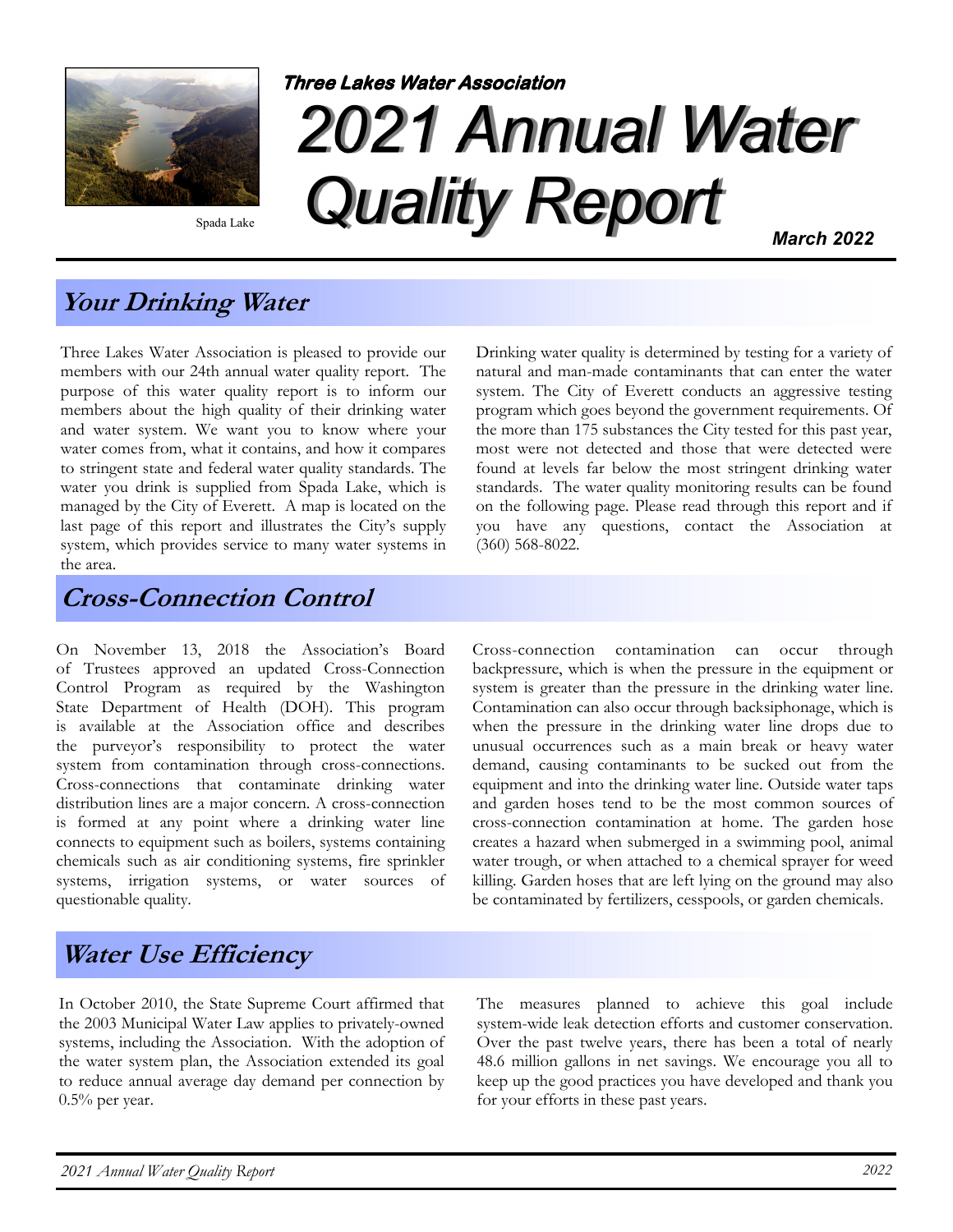## Residential Tap Monitoring for Lead and Copper

|                      | <b>Combined Regional Monitoring</b><br>for Lead and Copper |                 |                    |                                      |  |  |  |  |
|----------------------|------------------------------------------------------------|-----------------|--------------------|--------------------------------------|--|--|--|--|
| Parameter<br>& Units | <b>MCLG</b>                                                | Action<br>Level | 90th $\%$<br>Level | # Homes<br>exceeding<br>action level |  |  |  |  |
| Copper, ppm          | 1.3                                                        | 1.3             | 0.093              | $0$ of $108$<br>$(0.0\%)$            |  |  |  |  |
| Lead, ppb            |                                                            | 15              | 2                  | $0$ of $108$<br>$(0.0\%)$            |  |  |  |  |

Source of Contamination: Corrosion of household plumbing and erosion of natural deposits.

USEPA and state regulations require water systems to monitor for the presence of lead and copper at household taps every three years. Lead and copper monitoring is conducted by Everett and many of the water systems that it supplies in the combined service area as a regional group. The above data was collected in 2021. The next required round of sampling will be in 2024. The 90th percent level is the highest result obtained in 90 percent of the samples collected when the results are ranked in order from lowest to highest. In the past, the results for water tested before it enters household plumbing were even lower than the tap results. This indicates that there is virtually no lead or copper in the water and that household plumbing may contribute to lead and copper at the tap.

# Additional Information

Some people may be more vulnerable to contaminants in drinking water than the general population. Immuno-compromised persons, such as persons with cancer who are undergoing chemotherapy, persons who have undergone organ transplants, people with HIV/AIDS, other immune system disorders, or some elderly persons and infants can be particularly at risk of infection. These people should seek advice about drinking water from their healthcare providers. The USEPA/Centers for Disease Control (CDC) guidelines on appropriate means to lessen the risk of infection by cryptosporidium and other microbial contaminants are available from the Safe Water Drinking Hotline. During water treatment, organic polymer coagulants are added to improve coagulation and filtration processes that remove particulates from the water. The particulates that are removed can include viruses, bacteria, and other disease causing organisms. The USEPA sets limits on the type and amount of polymer that a water system can add to the water. In addition to the USEPA limits, the State of Washington requires that all polymers used be certified safe for potable water use by an independent testing organization, NSF International. During treatment, Everett adds only NSF approved polymers and the levels used are far below the safe limits set by the USEPA.

The City of Everett's source waters contain virtually no lead or copper. If present, elevated levels of lead can cause serious health problems, especially for pregnant women and young children. Lead in drinking water is primarily from materials and components associated with service lines and home plumbing. Three Lakes Water Association is responsible for providing high quality drinking water, but cannot control the variety of materials used in plumbing components. When your water has been sitting for several hours, you can minimize the potential for lead exposure by flushing your tap for thirty seconds to two minutes before using water for drinking or cooking. If you are concerned about lead in your water, you may wish to have your water tested. Information on lead in drinking water, testing methods, and steps you can take to minimize your exposure is available from the Safe Drinking Water Hotline at 1-800-426-4791 or http://www.epa.gov/safewater/lead. Although there is no detectable lead in water, tests from household taps in the distribution system show there can be low levels of lead and copper in tap water. This is primarily caused from corrosion of household plumbing systems. You may potentially have small levels of lead and copper in your home. Everett treats the water to minimize the potential for lead to enter the water and the results indicate that the program is successful. Three Lakes Water Association contributes to this testing by providing randomly taken water samples to the City for testing. The results provided in this report represent all testing performed by the City of Everett.

#### **Definitions**

Maximum Contaminant Level Goal (MCLG) – The level of a contaminant in drinking water below which there is no known or expected risk to health. MCLGs allow for a margin of safety.

Maximum Contaminant Level (MCL) – The highest level of a contaminant that is allowed in drinking water. MCLs are set as close to the MCLGs as feasible using the best available water treatment technology.

Maximum Residual Disinfectant Level (MRDL) – The highest level of a disinfectant allowed in drinking water. There is convincing evidence that addition of a disinfectant is necessary for control of microbial contaminants.

Maximum Residual Disinfectant Level Goal (MRDLG) – The level of a drinking water disinfectant below which there is no known or expected risk to health. MRDLGs do not reflect the benefits of the use of disinfectants to control microbial contaminants.

**Treatment Technique (TT)** – A required process intended to reduce the level of a contaminant in drinking water.

Action Level (AL) – The concentration of a contaminant, which, if exceeded, triggers treatment or other requirements which a water system must follow.

Parts per Million (ppm)/Parts per Billion (ppb) –  $A$  part per million means that one part of a particular contaminant is present for every million parts of water. Similarly, parts per billion indicate the amount of a contaminant per billion parts of water.

Not Applicable  $(N/A)$  – Means USEPA has not established MCLGs for these substances.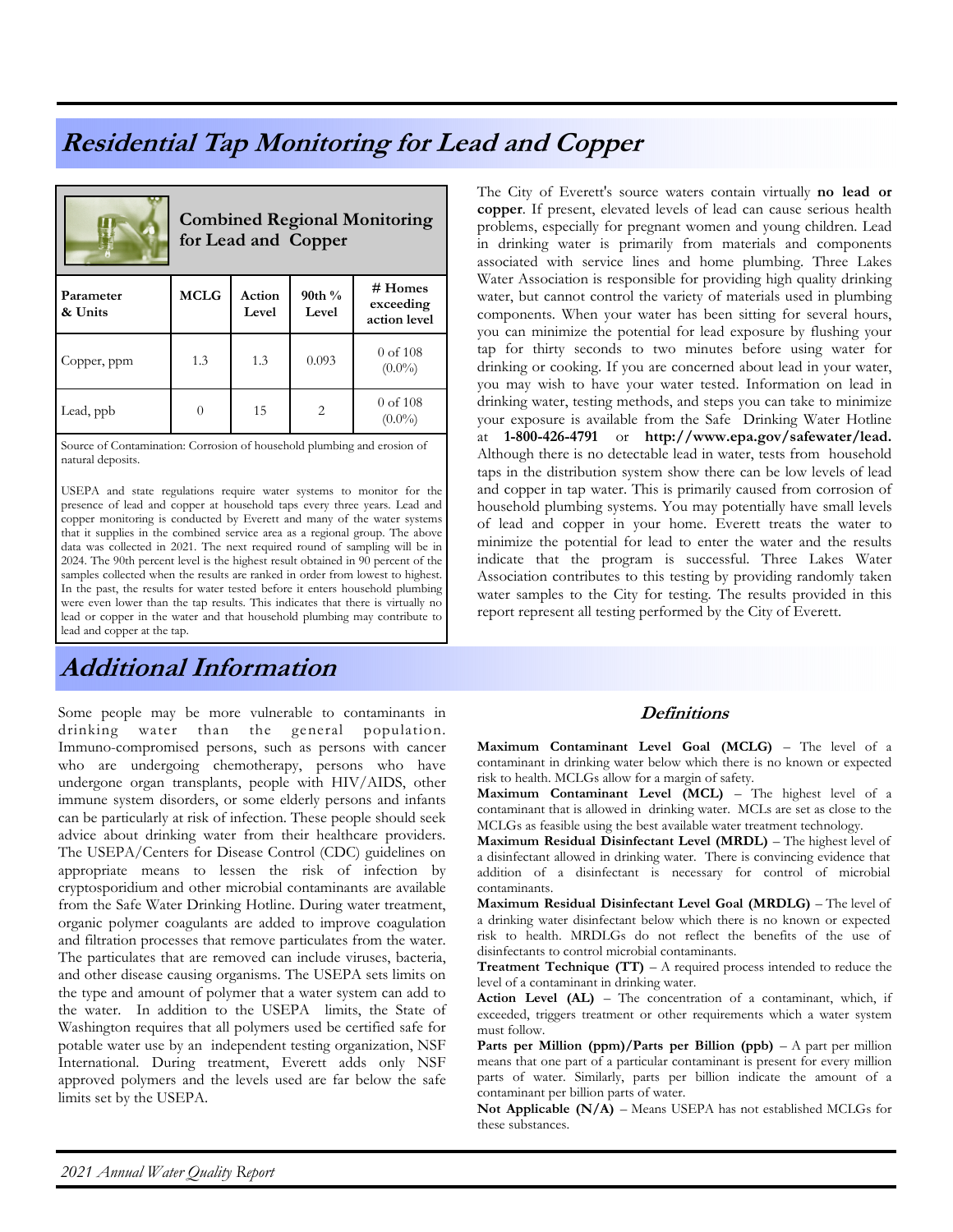### 2021 Water Quality Monitoring Results

As water travels over the land, it dissolves natural minerals and picks up other substances produced by human and animal activities. The Department of Health and the U.S. Environmental Protection Agency sets national standards for over 100 potential drinking water contaminants. Drinking water, including bottled water, may reasonably be expected to contain at least small amounts of some contaminants. The presence of contaminants does not necessarily indicate that water poses a health risk. More information about contaminants, cryptosporidium and potential health effects can be obtained by calling the Safe Drinking Water Hotline at 1-800-426-4791.

The 2021 results of the testing of your water supply are illustrated in the table below. The first column lists each compound tested and the units of measure. The second and third are the highest levels allowed by the U.S. Environmental Protection Agency. The fourth column illustrates the levels found in the City of Everett's drinking water supply, including an average and a range. The last column shows the source of the compounds. All of the compounds found in the City of Everett's water supply were found to be at levels lower than the maximum allowed by the USEPA.

| <b>Detected Regulated</b><br>Contaminants Parameter &<br><b>Unit of Measure</b>              | <b>Ideal Goal</b><br>(MCLG) | Maximum<br>Allowed<br>(MCL)        | Average or<br>Highest<br>Value | Range<br>Detected        | <b>Did Levels Meet</b><br>Compliance?                                                                                                                                                                                                                                  | <b>Major Source</b>                          |
|----------------------------------------------------------------------------------------------|-----------------------------|------------------------------------|--------------------------------|--------------------------|------------------------------------------------------------------------------------------------------------------------------------------------------------------------------------------------------------------------------------------------------------------------|----------------------------------------------|
| Turbidity, NTU <sup>1</sup>                                                                  | N/A                         | TT                                 | 0.09                           | $100\%$                  | Yes                                                                                                                                                                                                                                                                    | Soil erosion                                 |
| Fluoride, ppm <sup>2</sup>                                                                   | 2                           | $\overline{4}$                     | 0.7                            | $0.5 - 0.8$              | Yes                                                                                                                                                                                                                                                                    | Dental health additive                       |
| Total Trihalomethanes<br>$(TTHM)$ , pp $b^3$                                                 | N/A                         | 80                                 | 47                             | 29-46                    | Yes                                                                                                                                                                                                                                                                    | By-product of drinking water<br>chlorination |
| Haloacetic Acids (5) (HAA5),<br>ppb <sup>3</sup>                                             | N/A                         | 60                                 | 37                             | 29-49                    | Yes                                                                                                                                                                                                                                                                    | By-product of drinking water<br>chlorination |
| Total Coliform Bacteria,<br>% positive samples <sup>4</sup>                                  | $\overline{0}$              | 5% positive<br>per month           | $0.8\%$                        | $0 - 0.8\%$              | Yes                                                                                                                                                                                                                                                                    | Naturally present in the environment         |
| Residual Disinfectant Level<br>(free chlorine), ppm                                          | 4.0<br>(MRDLG)              | 4.0<br>(MRDL)                      | 0.7                            | $0.3 - 1.0$              | Yes                                                                                                                                                                                                                                                                    | Added as a drinking water disinfectant       |
| <b>Detected Unregulated</b><br><b>Contaminants Parameter &amp;</b><br><b>Unit of Measure</b> | <b>Ideal Goal</b><br>(MCLG) | Maximum<br><b>Allowed</b><br>(MCL) | Average<br>Value               | Range<br><b>Detected</b> | Did Levels Meet<br>Compliance?                                                                                                                                                                                                                                         |                                              |
| Bromodichloromethane, ppb                                                                    | $\overline{0}$              | N/A                                | 1.6                            | $1.2 - 2.2$              | These substances are disinfection by-products for which no<br>MCL standard has been set, but which must be monitored<br>to determine compliance with the USEPA Stage 2<br>Disinfection By-products Rule MCLs<br>for Total<br>Trihalomethanes and Haloacetic Acids (5). |                                              |
| Chloroform<br>(Trichloromethane), ppb                                                        | 70                          | N/A                                | 36                             | 26-48                    |                                                                                                                                                                                                                                                                        |                                              |
| Dichloroacetic Acid, ppb                                                                     | $\Omega$                    | N/A                                | 11                             | $3-19$                   |                                                                                                                                                                                                                                                                        |                                              |
| Trichloroacetic Acid, ppb                                                                    | 20                          | N/A                                | 21                             | 18-27                    |                                                                                                                                                                                                                                                                        |                                              |

<sup>1</sup>Turbidity is a measure of particulates suspended in water in nephelometric turbidity units (NTU) and is an important test in determining drinking water quality. Particulates in water can include bacteria, viruses and protozoans that can cause disease. The values reported are the lowest monthly percentage of samples that met the USEPA turbidity limit and the highest four hour combined filtered water turbidity measurement obtained during the year. The USEPA turbidity limit is 0.3 NTU. In 2021, no filtered water turbidity results exceeded 0.3 NTU so the lowest percentage that met the USEPA limit was 100%. The plant targets production of filter water turbidities of 0.10 NTU or less.

<sup>2</sup>Fluoride is added to your water in carefully controlled levels for dental health.

<sup>3</sup>Haloacetic acids and trihalomethanes form as by-products of the chlorination process that is used to kill or inactive disease-causing microbes. The TTHM and HAA5 results are from eight locations in Everett, which are monitored to determine compliance with the current regulations. The range of results are taken from all eight locations. The highest locational running annual average of the eight sites that were monitored are reported here.

<sup>4</sup>Total coliform bacteria monitoring tracks the microbial quality in the water distribution system. Everett collects around 125 samples per month or 1,500 per year. No more than 5 percent of the monthly total can be positive for total coliforms. One routine total coliform sample collected in October 2021 was positive. The location was retested and the results were negative. No total coliform was detected for the remainder of 2021.